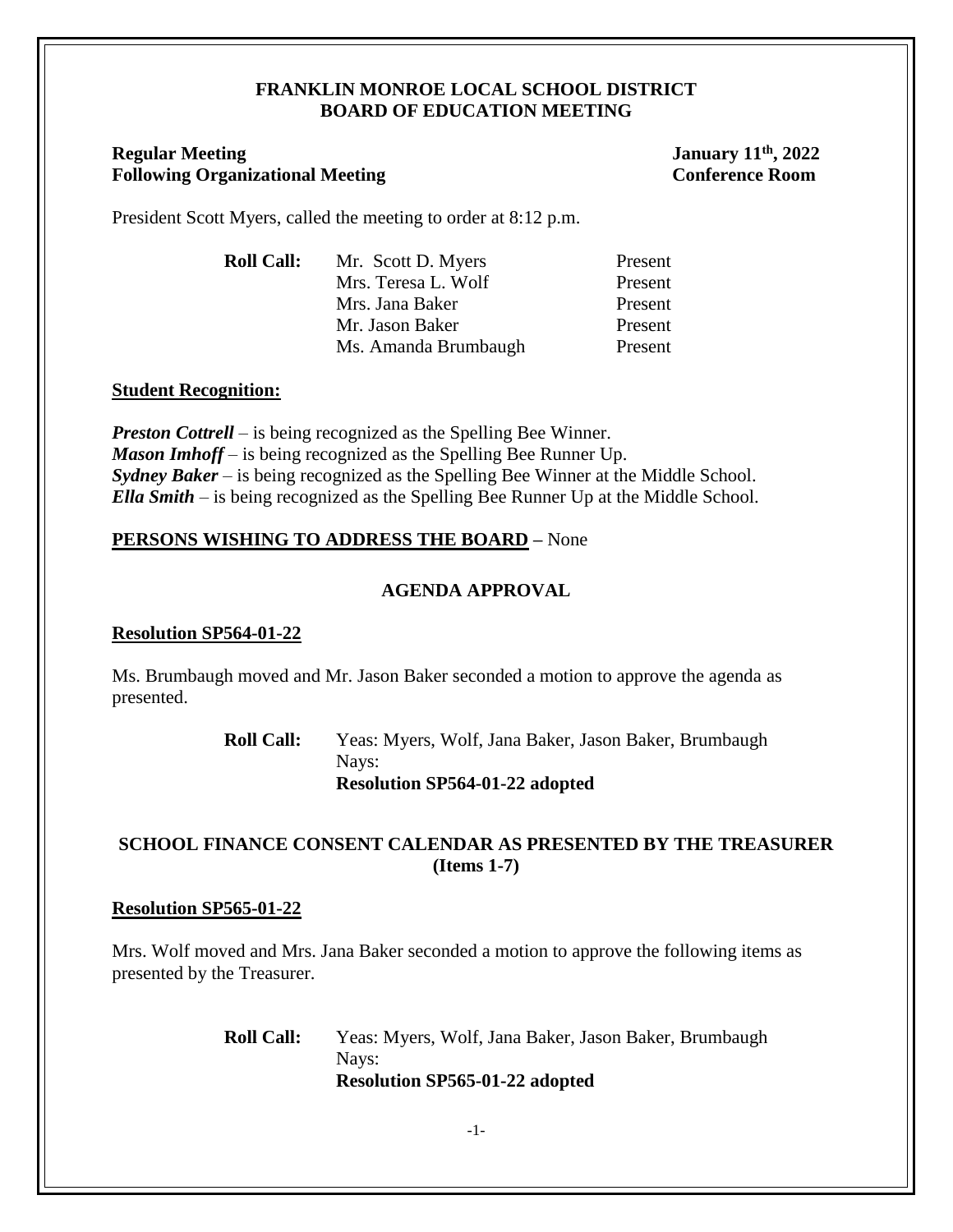- 1. The Treasurer recommends approving the minutes from the regular monthly meeting held December 20, 2021 and special board meetings December 15, 2021 and December 28, 2021.
- 2. The Treasurer recommends approving Bank Reconciliation, Expenditures, Financial Journal and accompanying documents.
- 3. The Treasurer recommends approving the tax budget, as required by the County Auditor, for fiscal years 2022 and 2023.
- 4. The Treasurer recommends accepting a \$20,000.00 grant for the purchase of upgrading the cafeteria equipment.
- 5. The Treasurer recommends approving open enrollment contracts for Special Education Open Enrollment students.
- 6. The Treasurer recommends approving contracts for Special Education Open Enrollment students open enrolling into the district.
- 7. The Treasurer recommends accepting the donation of a Scoring Table from Sports Image and sponsor, RJ Warner Insurance.

*END OF SCHOOL FINANCE CONSENT AGENDA*

#### **ADMINISTRATIVE REPORTS**

#### **Elementary Principal's Report – Megan Linder**

- A. Building Overview
- B. Franklin Monroe Elementary Parent Engagement Plan
	- The Franklin Monroe Local School District encourages and plans activities to strengthen parent involvement in the education of our students. Multiple volunteer opportunities within the classroom and for special events are available for parents to be involved in the education of their children. Those opportunities are posted on the school website and are communicated to parents through sign-ups at Open House. At Franklin Monroe Elementary, parents are encouraged to read with their children at home and to monitor their growth and learning through online learning tools such as Moby Max and Lexia.

# **Secondary Principal's Report – PJ Burgett**

A. Building Overview

## **Superintendent's Report – Jeremy Pequignot**

A. Overview of Agenda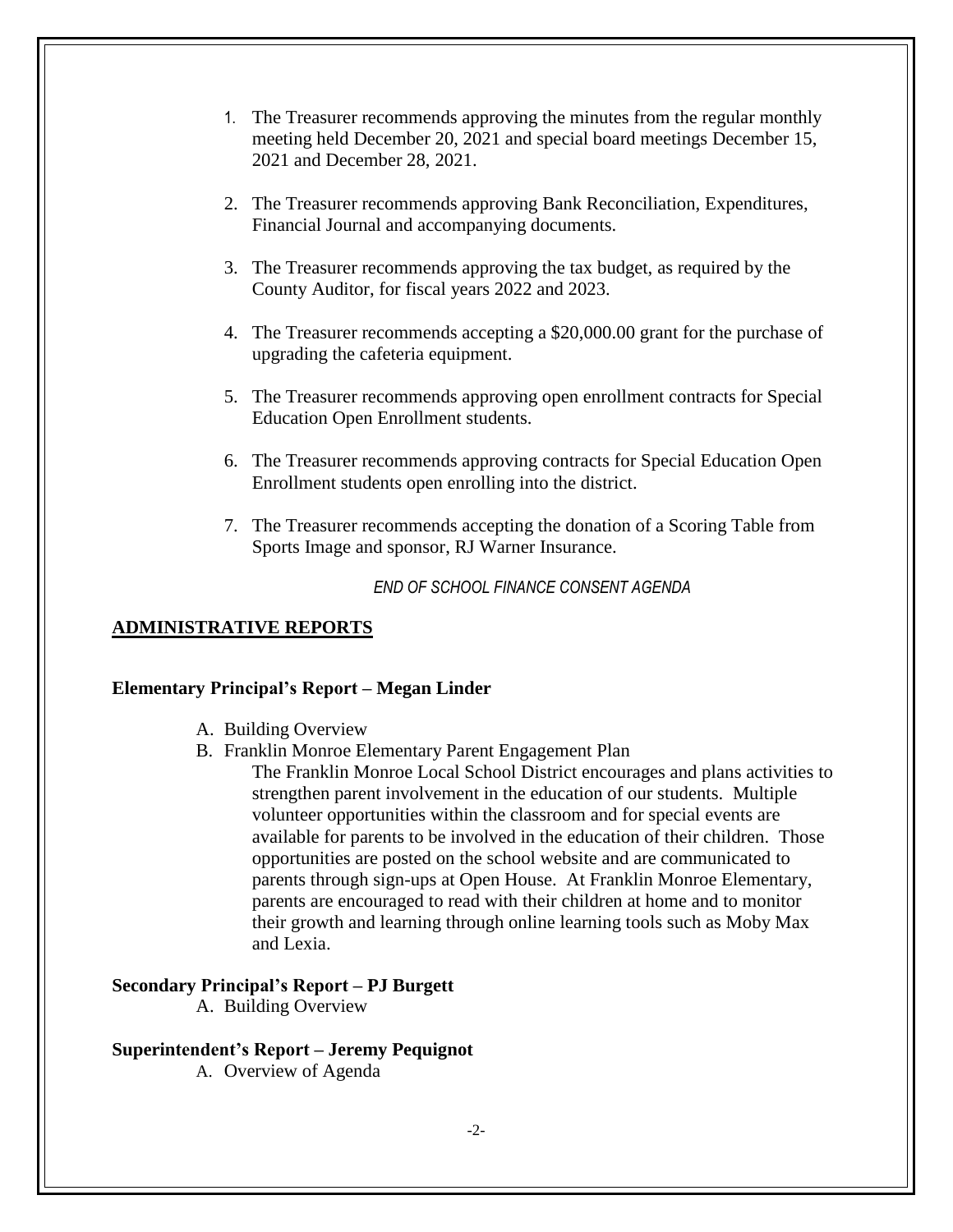- B. Facility Updates
- C. Board of Education Appreciation Month
- D. Semi-Annual Title IX Report
- E. Franklin Monroe Local School District CCIP Parent Involvement Policy The Franklin Monroe Local School District encourages and plans activities to strengthen parent involvement in the education of our students. Multiple volunteer opportunities within the classroom and for special events are available for parents to be involved in the education of their children. Those opportunities are posted on the school website and are communicated to parents through sign-ups at Open House.

# **SCHOOL BUSINESS CONSENT CALENDAR AS RECOMMENDED BY THE SUPERINTENDENT (Item 1-7)**

## **Resolution SP566-01-22**

Ms. Brumbaugh moved and Mrs. Wolf seconded a motion to approve the following items as recommended by the Superintendent.

> **Roll Call:** Yeas: Myers, Wolf, Jana Baker, Jason Baker, Brumbaugh Nays: **Resolution SP566-01-22 adopted**

- 1. The Superintendent recommends approving Indoor Track as an approved club sport for the purpose of allowing students to be able to compete in the State Indoor Track Competition. The season will run from December 01, 2021 – March 31, 2022. The school district will have no fiscal Responsibility to this club sport other than to purchase liability insurance.
- 2. The Superintendent recommends approving the second reading and adoption of the following Board of Education Policy: IKF
- 3. The Superintendent recommends approving the 2022-2023 School Calendar.
- 4. The Superintendent recommends approving a \$250.00 stipend be paid to all school bus drivers who drive at least three times for payment during a school year with their first payment in July following the end of the school year.
- 5. The Superintendent recommends approving the Memorandum of Understanding with the Darke County General Health District.